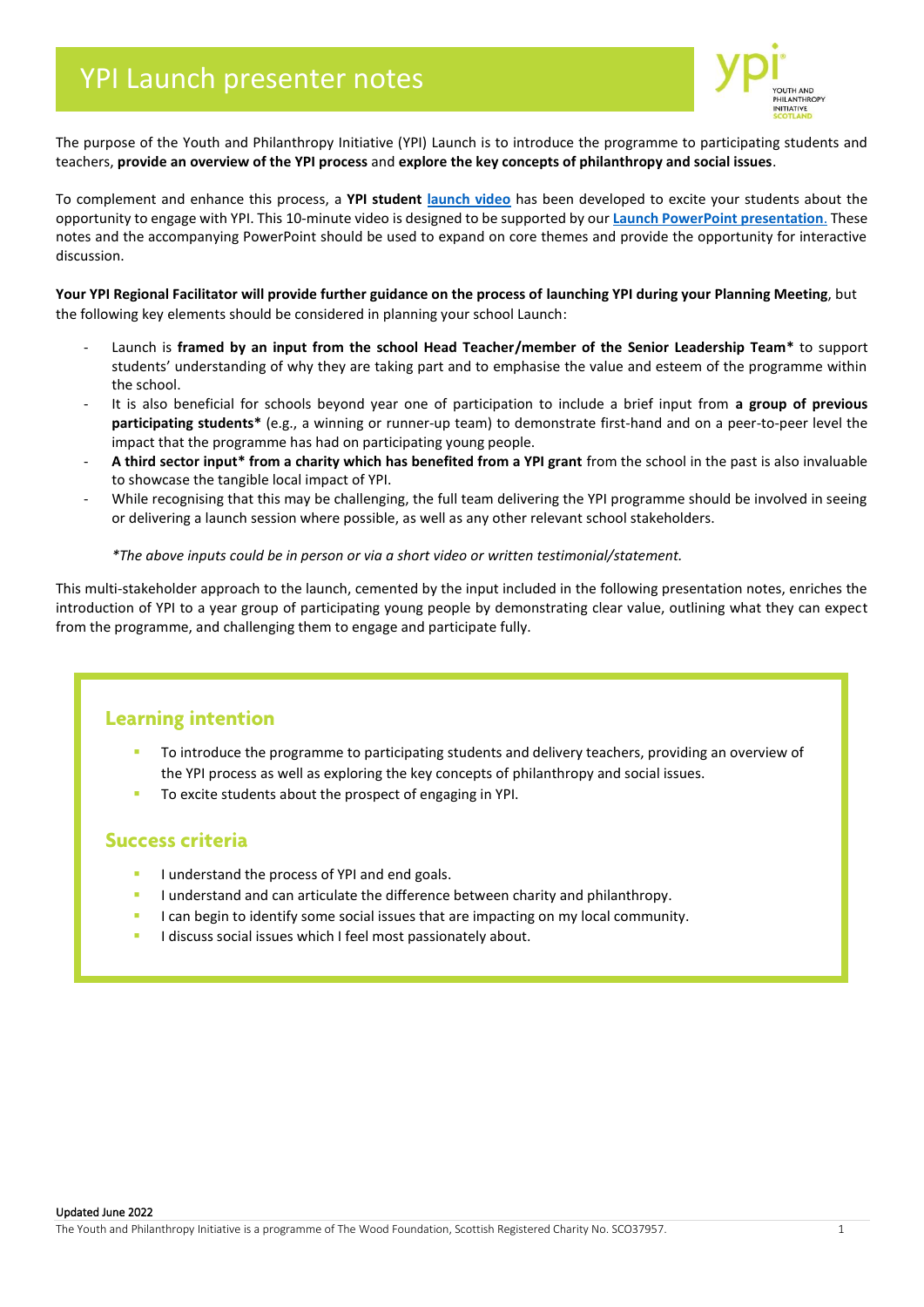

## **Slide 1: Introduction to the YPI programme**

- Now that your students have watched the introductory launch video, you can reiterate that there is a very real **£3000** up for grabs. You can explore if students had any awareness of YPI and what they learned from watching the video?
- At this point you may also state the number of years your school has taken part; why the school believes YPI is important; where YPI fits with respect to school curriculum & culture whilst highlighting that the school is one of more than 250 schools taking part in YPI across Scotland.
- Although the programme originated in Canada with the Toskan Casale Foundation, YPI in Scotland is managed by The [Wood Foundation](https://www.thewoodfoundation.org.uk/the-wood-foundation/)\*, Sir Ian Wood's charitable foundation.
- **NB**. If there is a YPI funder supporting the school, please emphasise this and provide some information about them (your YPI Regional Facilitator can provide more information on funding partners and you can refer to our websit[e here\)](https://ypiscotland.org.uk/partnership-zone/).

### **Slide 2: Introduce concept of philanthropy**

- Explore students' current understanding of philanthropy;
	- After watching the video, can anyone tell me what philanthropy is?
	- Has anyone ever felt the need to help someone else?
- In short, philanthropy is giving of your **time**, **talent** and **money** in order to find **solutions** to problems in society *time, talent & money will be a theme emphasised throughout the launch.*
- Explore via a show of hands or a discussion what students have done as individual acts of charity in the past; donated money, supported Comic Relief/Children in Need; sponsored walk, run or silence? Bought a copy of The Big Issue, or given clothes to a charity shop? These are all examples of charity in action – raising funds for & supporting good causes.

Philanthropists are equally interested in supporting good causes and the issues they care most about, but they go a step further, acknowledging that money or individual acts of charity alone cannot solve the big issues that affect society. Philanthropists aim to understand the **root cause of problems**, and through using their **time**, **talent** and **money** they work to make a significant and lasting impact on the issues they care most about.

Responding to a direct need through an individual act of charity is almost always a great thing to do. However, during YPI we want students to begin to think about how organisations are using philanthropic approaches to support long term change. Encourage students to read, research and think critically about the needs of their community and how to use their skills and resources to solve a larger social problem.

You may wish to explore this further by providing an opportunity for students to 'think like a philanthropist' and consolidate student understanding of the distinction between charity and philanthropy. Below is an example -

#### *Homelessness:*

- There are currently more than 35,000 homeless people in Scotland (statistic from Shelter Scotland). Ask for a show of hands around whether any of the group have ever offered some spare change, a hot drink or a bite to eat to a homeless person? This a charitable act in response to a direct need that was observed.
- But to think like a philanthropist, we first need to think about the root causes of the social problem. Ask students to provide some examples of why someone may end up homeless? Examples may include – unemployment/redundancy, family breakdown, poor mental health, drug abuse and alcohol misuse, ex-serviceman/PTSD, etc.
- Now that we have thought about the root causes, what do students think we could do to tackle these social issues? Examples may include funding substance abuse clinics, supporting access to training or job training centres or mental health support programmes, or providing money to a charity that supports homeless people rather than directly to an individual homeless person. This involves taking time to understand the root cause of the issue and drawing upon students' and others' talents to put in place solutions, and with some money they can support long term positive change. Philanthropy is the giving of time, talent and money.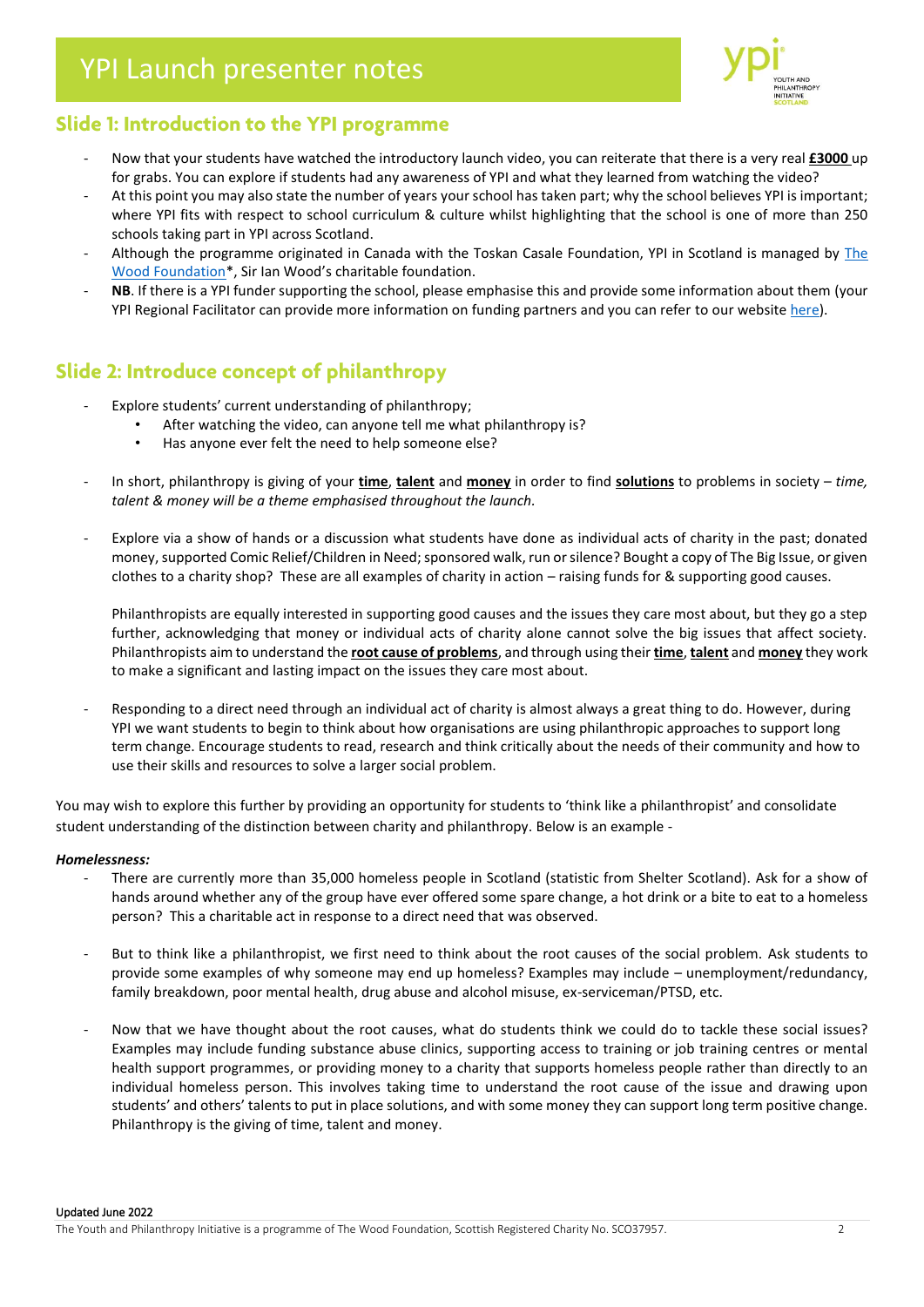

### **Slides 3, 4 and 5: Philanthropists**

- On slides three and four famous philanthropists will appear. Open discussions by asking whether anyone knows who they are, and what they are famous for?

#### *Slide three:*

#### *Bill Gates*

- Founder of Microsoft & worth approximately \$113billion
- It is Bill Gates' intention to give 95% of his family wealth to charity (he is committed t[o The Giving Pledge\)](https://givingpledge.org/)
- Together with his wife, he established the Bill & Melinda Gates Foundation, the largest charitable foundation in the world.
- The primary focus of the Bill & Melinda Gates Foundation is their global health programme that supports global vaccination programmes targeted at tuberculosis and the eradication of polio and malaria, in addition to HIV research, particularly focused upon developing countries. They are trying to eliminate diseases completely (root cause) rather than treat the symptoms or focus on healthcare. <https://www.gatesfoundation.org/>

#### *Julie Toskan Casale*

- Less recognisable person founder of MAC Cosmetics & the YPI programme
- Sold MAC and established the Toskan Casale Foundation. Quickly realised that she could not evaluate all valuable causes and issues herself, so set up YPI to disseminate small, impactful grants within local communities
- Focussed on creating and supporting more compassionate communities
- Julie's primary focus and belief is it is vital to engage young people in the process of change as they are the change makers, opinion formers and decision makers of the future.

#### *Slide four:*

#### *Marcus Rashford MBE*

- Professional footballer who plays for the England national team and Manchester United
- Focused on helping to end child food poverty and supporting vulnerable families, Rashford was awarded an MBE for his campaigning.
- He began campaigning in March 2020 when he teamed up with FareShare to raise money to provide meals for vulnerable people and families. In June 2020 he wrote an open letter to MP's asking them to reverse their decision to not provide free school meals over the summer holidays, this was successful, and 1.3 million children benefitted from the free meal voucher scheme.
- Marcus Rashford's use of social media to campaign will now be taught at GCSE level in England.

#### *Greta Thunberg*

- Environmental activist addressing the problem of climate change.
- In 2018 Greta missed school to protest outside the Swedish parliament, holding a sign which read "School Strike for Climate". This inspired thousands of young people across the world to take part in 'Fridays for Future', a campaign which encouraged young people to strike on Fridays.
- Focused on the current climate emergency, Greta has delivered passionate speeches at the World Economic Forum, the European Parliament, and the UN Climate Event.
- She is the youngest to be named Times Person of the Year and has received 3 Nobel Peace Prize nominations.

#### *Slide Five:*

#### *Students who have participated in YPI*

- These students are just like the ones in front of you. A short time ago they were introduced to philanthropy and took part in YPI. Are they famous? No. Are they multi-millionaires? No. Have they launched a make-up line? Probably not. However, like Bill & Julie all these students are philanthropists.
- Ask students to remind you of the three things you need to be a philanthropist? *Time, talent & money*. Through YPI, the school and teachers have provided students with the **time** needed to take part; The Wood Foundation *(and local funder, depending on area)* has provided the **money** needed to make a genuine impact in the local community; and within your classroom there are undoubtedly the students with the **talent**, **skills** and **knowledge** needed to make a difference. They are the next generation of philanthropists - the decision makers and opinion formers of today and the future, and they certainly do not need to be millionaires to make a difference.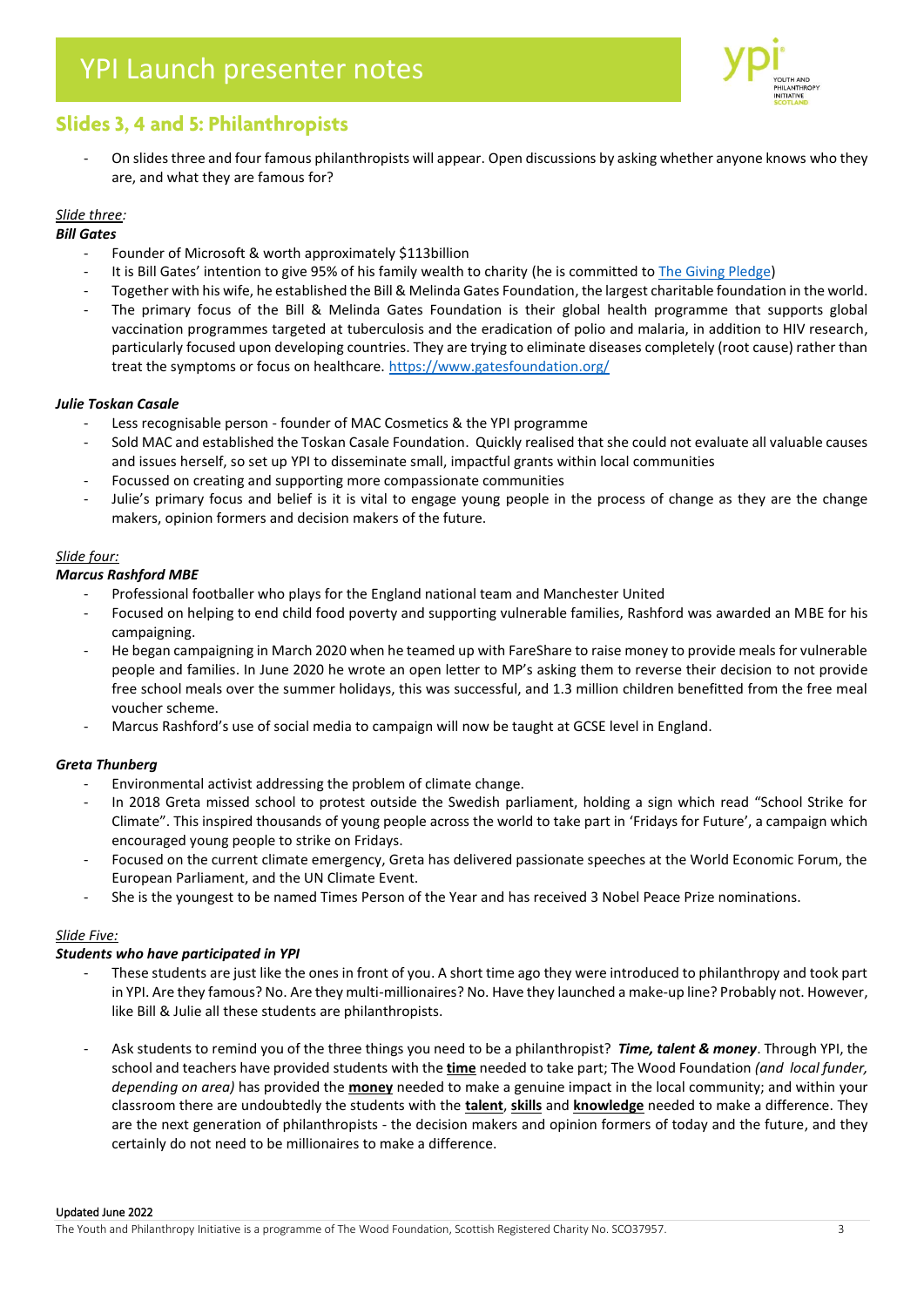

### **Slides 6 - 11: Social Issues**

- These slides provide an opportunity to explore social issues in greater detail and highlight that every community in Scotland is affected by a whole host of social issues – some obvious and some less obvious.
- It also allows you to reiterate the importance of choosing an issue that students care about or have a connection with.
- Further, these slides allow you to emphasise a core element of YPI that it is solely focused on social issues; **issues that affect people.** Therefore, animal charities (e.g., RSPCA, RSPB) or environmental charities (e.g., WWF, Friends of the Earth) are **not eligible**. However, a charity such as Riding for the Disabled or Guide Dogs for the Blind **would be eligible** as these are organisations which use animals to support people experiencing a social issue.

#### **Opportunities for interaction**

- Each image represents a different social issue, the aim being to identify the obvious one and explore contributing factors or issues which may sit behind it. For example, in the context of cyberbullying other issues including poor mental health, loneliness/isolation, addiction to social media and internet safety can be explored. In the context of dementia or care for the elderly other issues including respite, palliative care, loneliness, bereavement or poverty can also be explored.
- Finish the series of slides by offering students a moment to consider all the issues they can think of in their community. Encourage students to think about people they may know who have been affected by a social issue and any recent news headlines that highlight local social issues – e.g., recent redundancies, community facilities closing, a foodbank opening.

### **Slide 12: YPI Process**

Before detailing the YPI process in your school, you may wish to play the '**Make a Difference**' video available [here.](https://vimeo.com/207319665) Ensure that this section of the presentation is tailored to the YPI process in your individual school context.

- Launch: Students are introduced to YPI, philanthropy and social issues and are provided with an overview of the process.
- **Form Teams:** Students work in small teams and begin to explore local social issues in greater detail.
- Research: Each team works together to discuss and agree on the one issue they collectively feel most passionately about and begins to research and shortlist the local charities actively doing something about this issue in their community.
- **Choose a Charity:** Each team will discuss and agree on the charity they will focus on and confirm that their chosen charity is registered with OSCR and has a local community presence.
- **Charity Contact:** Each team is actively encouraged to establish contact with their chosen charity; to conduct interviews (virtually if required); to arrange visits & meetings (if appropriate\*), to establish a deep understanding of their chosen charity and what impact they are having. \*A visit to the charity premises is often cited as the most important part of YPI; however, the usual strong emphasis has been removed from the judging criteria for 2020/21. Meaningful contact can still be established in school or via phone/email/video-call in circumstances where an in-person visit is not possible due to national and local guidance and rules in relation to the Covid-19 pandemic.
- **Present:** All teams package up an 8-10minute presentation that pulls together all their learning & research and shares the story of their chosen issue and charity in the most creative and innovative way possible.
- **YPI Final Showcase**: Your school will host a YPI Final Showcase where the best, most engaged teams will present in front of a panel of judges chosen by the school. The winning team's charity will be awarded the £3000 grant. Tell the students a bit more about how your school would generally run your class heats and / or Final Showcase and what to expect.

### **Slide 13: Achieving maximum financial impact**

- This slide provides the opportunity to emphasise the importance of choosing a charity where maximum financial impact might be achieved. As our 'cake' demonstrates, with 37% of registered Scottish charities operating on less than £10,000 per year, it is important that students are encouraged to explore their chosen charities finances as well as their remit and charitable objectives.
- In the YPI final presentations, a key fact to include would be your charity's annual income, and the potential impact of the £3000. To a charity with an annual income of less than £10,000 you could suggest that £3000 would have a significant impact. In contrast, it may be difficult to argue the impact of £3000 on a charity with a multi-million-pound annual income.

Updated June 2022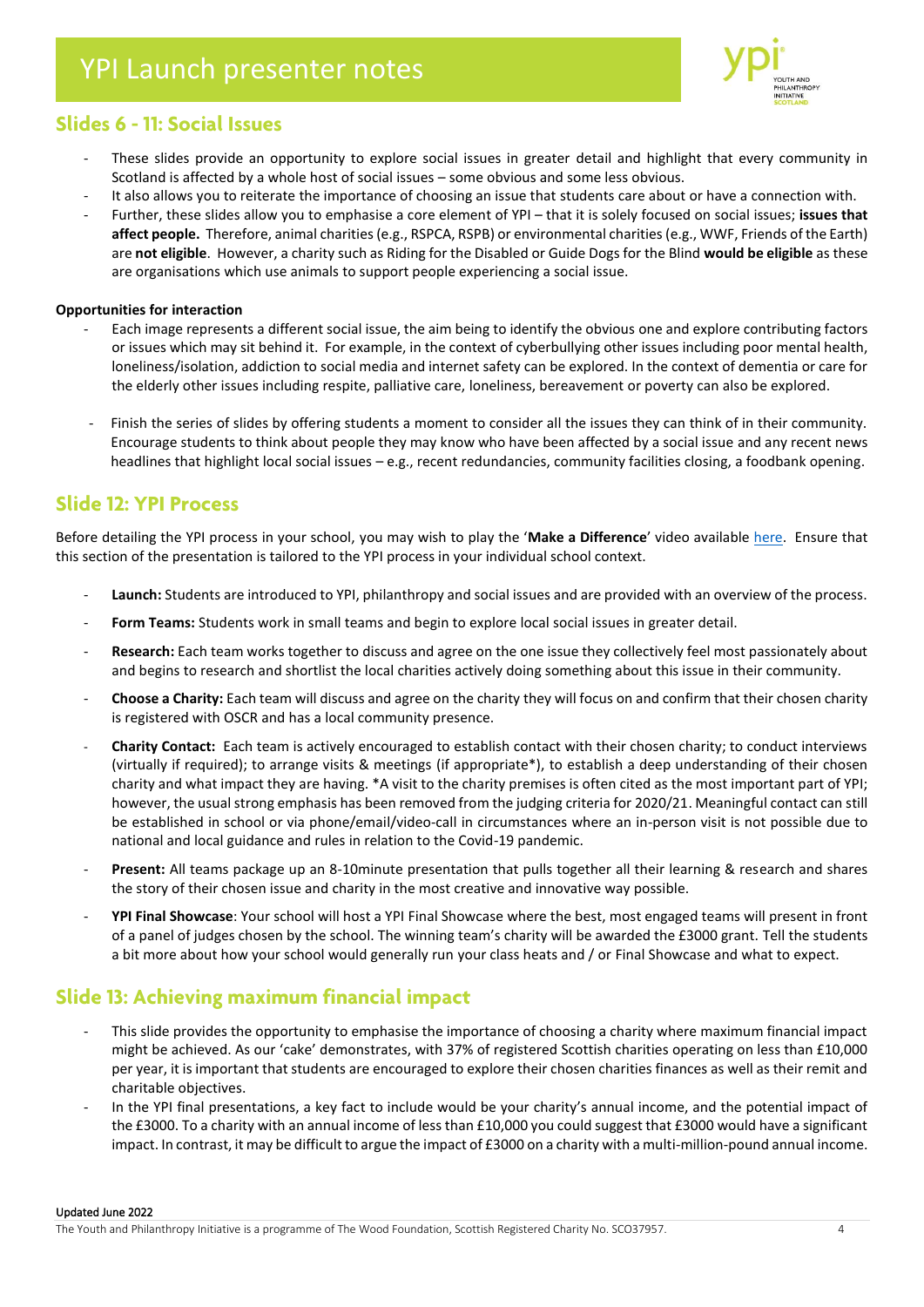

### **Slide 14: Number of charities registered in Scotland**

- This slide highlights the sheer number of registered charities in Scotland (stats taken fro[m www.oscr.org.uk](http://www.oscr.org.uk/) August 2020)
- With more than 25,000 registered charities in Scotland, the third sector is both a significant service provider and employer
- Each of these charities exists as a result of identified local need, with most social service charities filling gaps or shortcomings in statutory provision.

This slide also shares a breakdown of total registered charities in each of Scotland's local authority regions. Once again this is important in highlighting the scale of the third sector within your local Scottish region.

### **Slide 15: OSCR**

- Use this slide to reiterate that all charities eligible to receive the £3000 grant must be **social service** focused and **registered on** [Office of the Scottish Charity Regulator](http://www.oscr.org.uk/) (OSCR).
- The OSCR website is also an invaluable tool when it comes to researching local charities. The website provides:
	- o A searchable database of all registered charities, with advanced settings to filter by region, remit, and budget.
		- o Details about each registered charity registered address, webpage (where available), income & expenditure totals, purposes.
- At this point you may also want to highlight other approaches to identifying local charities

#### **The final set of slides provides an opportunity to re-emphasise three key elements of YPI:**

#### **creativity, the business case, and quality of research.**

### **Slide 16: Research**

- Emphasise the importance of research in relation to success.
- It is important that class-based research is supplemented by active research with a chosen charity through phone or video calls, emails, meetings and site visits(if appropriate in line with national and local Covid-19 guidance). Encourage students to engage with your community and see things for real, first-hand, where they can.
- At the final the judges will want to see that each team has gone beyond simply reading a leaflet or visiting a website. They will want to hear about charity engagement, what the students learned and what impact this had on them.

## **Slide 17: Think outside the box - creativity**

- Emphasise the importance of creativity when it comes to YPI presentations, as there are many ways to present information in an interesting and engaging fashion.
- Highlight that teams will be presenting against one another, therefore they will need to stand out.
	- Incorporating distinct, creative elements will undoubtedly add value. Examples include:
		- o Video diaries, animations or photographs
		- o Poetry, music or dance
		- o Props, PowerPoint or Prezi the use of PowerPoint in particular should be carefully considered. Some schools choose to prohibit the use of PowerPoint in favour of other presentation techniques and supporting resources.
- It can be tempting to use slick, professionally produced, charity marketing materials and video packages, however young people will be not be given credit for using them, unless it can be demonstrated that this has been highly impactful in the context of their own work. It is much better to use their own videos or material they have created.
- You may wish to share a [creative example](https://vimeo.com/ypiscotland) from the YPI website at this point.

### **Slide 18: Sealing the deal – the business case**

- This slide provides a final opportunity to reiterate that a very real £3000 grant is at stake through YPI.
- Students must ultimately convince the judges that their chosen charity is most deserving of the YPI grant. Students should demonstrate how they have 'thought like a philanthropist'.
- To do this, students must present a clear business case on what £3000 might do for their chosen charity.
- Students should again be encouraged to be explicit and realistic when presenting their case for the grant.

#### Updated June 2022